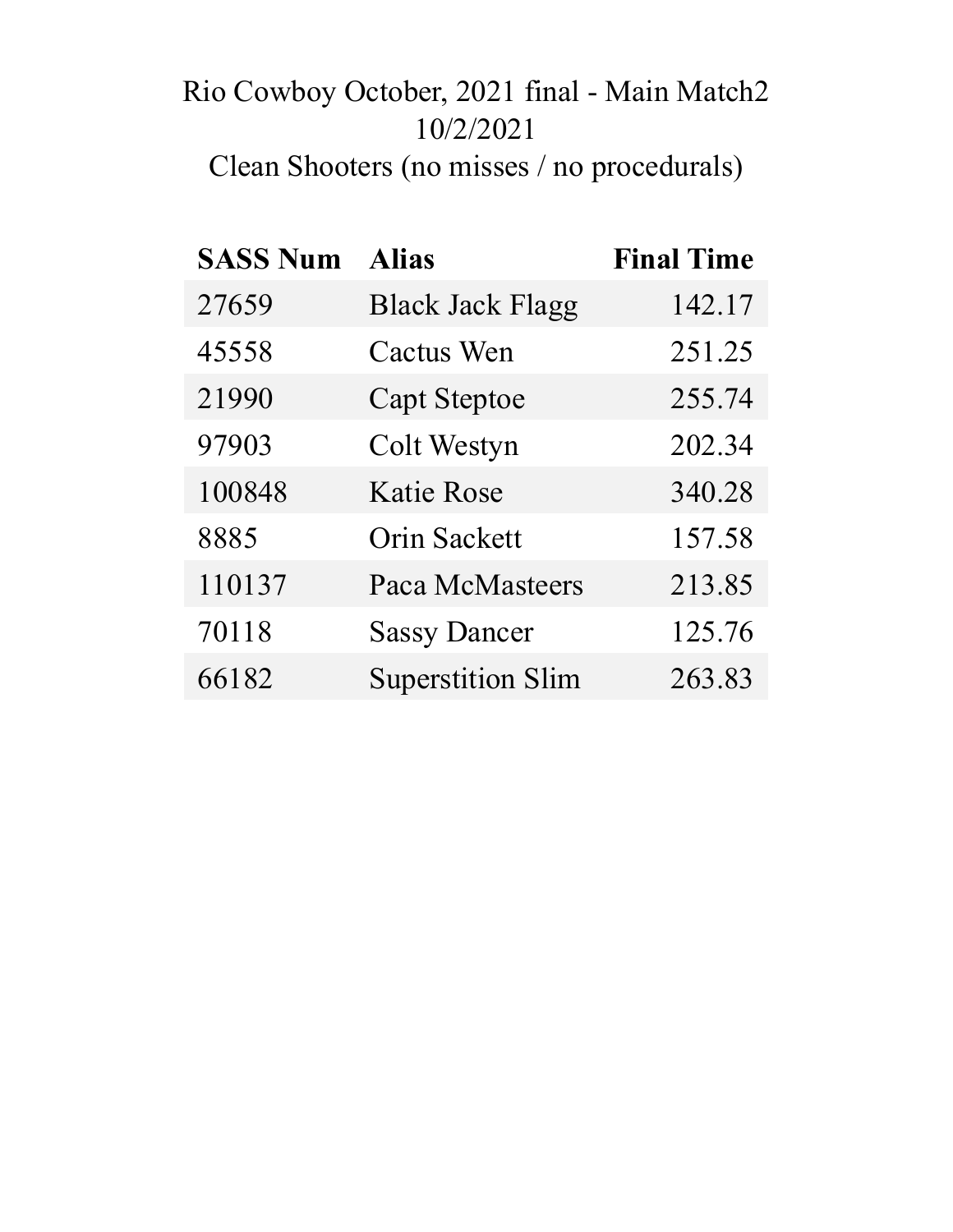#### Rio Cowboy October, 2021 final - Main Match2 10/2/2021 Detailed Match Results (by time)

| Match           |                        |                | Final  |      |                |                 | Stage 1                           |                     |                |                          |                 |                             | Stage 2               |                 |            |                 |              | Stage 3        |                 |                         |            |                 | Stage 4                          |                        |                 |                   |                 |                 | Stage 5           |                 |               |                |                                      | Stage 6                  |                 |
|-----------------|------------------------|----------------|--------|------|----------------|-----------------|-----------------------------------|---------------------|----------------|--------------------------|-----------------|-----------------------------|-----------------------|-----------------|------------|-----------------|--------------|----------------|-----------------|-------------------------|------------|-----------------|----------------------------------|------------------------|-----------------|-------------------|-----------------|-----------------|-------------------|-----------------|---------------|----------------|--------------------------------------|--------------------------|-----------------|
| Finish          | <b>Alias</b>           | Category       | Time   | Rank | Raw            | M               |                                   | $P \mid B \mid Fin$ | Rank           | Raw                      | M               |                             | $P \mid B \mid Fin$   | Rank            | Raw        |                 |              |                | M   P   B   Fin | Rank                    | Raw        | M   P           |                                  | $B$   Fin              | Rank            | Raw               |                 |                 | M   P   B   Fin   | Rank            | Raw           | M   P          |                                      | B Fin                    | Rank            |
|                 | 1   Sassy Dancer       | LH             | 125.76 | 9    | 18.82          | $\overline{0}$  | $\overline{0}$<br>$\mathbf{0}$    | 18.82               |                | 24.19                    | $\mathbf{0}$    | $\Omega$                    | 0 24.19               | 2               | 19.96      | $\overline{0}$  |              |                | 19.96           | $\overline{1}$          | 19.68      | $\mathbf{0}$    | $\Omega$                         | $0 \mid 19.68$         | $\overline{1}$  | 19.02             | $\mathbf{0}$    | 0 <sup>1</sup>  | 19.02<br>$\Omega$ |                 | 24.09         | $\Omega$       | $\Omega$<br>$\Omega$                 | 24.09                    | $\overline{3}$  |
|                 | 2   Shinbone Shooter   | CAB            | 136.95 | 23   | 20.22          | $\overline{0}$  | $0 \mid 0$                        | 20.22               | 3              | 24.13                    | $\pm 0$         | $0 \mid 0 \mid$             | 24.13                 |                 | 21.04      | $\overline{0}$  | $\theta$     | 0              | 21.04           | 2                       | 20.53      | $\mathbf{0}$    |                                  | 0 0 20.53              | 2               | 26.37 0           |                 | 0 <sup>1</sup>  | 26.37             | 9               | 19.66         |                | $\mathbf{0}$<br>$\mathbf{0}$         | 24.66                    | 6               |
|                 | 3 Black Jack Flagg     | <b>GP</b>      | 142.17 | 28   | 22.78          | $\overline{0}$  | $\mathbf{0}$<br>$\vert 0 \vert$   | 22.78               | 7              | 27.52 0                  |                 | 0 <sup>0</sup>              | 27.52                 | $7\phantom{.0}$ | 22.62      | $\overline{0}$  | $\mathbf{0}$ | 0              | 22.62           | $\overline{\mathbf{3}}$ | 22.07      | $\overline{0}$  | $\overline{0}$                   | $0 \mid 22.07$         | $\overline{3}$  | $22.54 \mid 0$    |                 | 0 <sup>0</sup>  | 22.54             | $\overline{3}$  | 24.64         | $\mathbf{0}$   | 0 <sup>1</sup>                       | 24.64<br>$\overline{0}$  | 5               |
|                 | $4$ Bret Cantrell      | <b>SD</b>      | 149.70 | 41   | 22.31          | $\mathbf{0}$    | $0 \mid 0$                        | 22.31               |                | 24.19                    | $\vert 0 \vert$ | $0 \mid 0 \mid$             | 24.19                 | 2               | 28.41      | $\overline{0}$  | $\mathbf{0}$ | 0              | 28.41           | 13                      | 23.71      | $\overline{0}$  | $\vert 0 \vert$                  | $0 \mid 23.71$         | 5               | $25.24 \mid 0$    |                 | 0 <sup>1</sup>  | 25.24             | 8               | 20.84         |                | 0 <sup>1</sup><br>$\overline{0}$     | 25.84                    | $7\overline{ }$ |
|                 | 5 Colt Laredo          | <b>MD</b>      | 153.92 | 45   | $22.07 \mid 0$ |                 | $\overline{0}$<br>$\vert 0 \vert$ | 22.07               | 5              | 24.68                    | $\vert 0 \vert$ | $0 \mid 0$                  | 24.68                 | 5               | 27.59      | $\overline{0}$  | $\mathbf{0}$ | $\Omega$       | 27.59           | 10                      | 26.14      | $\overline{0}$  | $\overline{0}$                   | 36.14                  | 20              | $22.94 \mid 0$    |                 | 0 <sup>0</sup>  | 22.94             | $\overline{4}$  | 20.50         | $\Omega$       | $\left( 0 \right)$<br>$\overline{0}$ | 20.50                    |                 |
|                 | 6 Orin Sackett         | <b>SV</b>      | 157.58 | 54   | $23.10 \mid 0$ |                 | $\mathbf{0}$<br>$\overline{0}$    | 23.10               |                | 31.22                    | $\vert 0 \vert$ | $0 \mid 0$                  | 31.22                 | 13              | 26.55      | $\vert 0 \vert$ | $\Omega$     | 0              | 26.55           | 8                       | 28.20      | $\mathbf{0}$    |                                  | $0 \mid 0 \mid 28.20$  | 13              | $27.42 \mid 0$    |                 | 0 <sup>0</sup>  | 27.42             | 10              | 21.09         | $\theta$       | $\theta$                             | 21.09                    | $\overline{2}$  |
|                 | 7 Rowdy Lane           | <b>SH</b>      | 157.78 | 45   | 19.24          | $\overline{0}$  | $\overline{0}$<br>$\overline{0}$  | 19.24               | $\overline{2}$ | $24.45 \mid 0$           |                 |                             | $0 \mid 0 \mid 24.45$ | $\overline{4}$  | 23.20      | $\vert 0 \vert$ | $\Omega$     | $\Omega$       | 23.20           | $\overline{4}$          | 22.37      | $\overline{0}$  | $\overline{0}$                   | 0 22.37                | $\overline{4}$  | $20.24 \mid 0$    |                 | 0 <sup>0</sup>  | 20.24             | $\overline{2}$  | 38.28         | $\sqrt{2}$     | $\overline{0}$                       | $\overline{0}$<br>48.28  | 29              |
|                 | 8 Dusty Eagle          | <b>ES</b>      | 160.91 | 58   | $24.85 \mid 0$ |                 | $\mathbf{0}$<br>$\overline{0}$    | 24.85               | 11             | 29.92                    | $\vert 0 \vert$ | $0 \mid 0 \mid$             | 29.92                 | 11              | 31.45      | $\overline{0}$  |              |                | 31.45           | 16                      | 23.74      | $\overline{0}$  | $\Omega$                         | $0 \mid 23.74$         | 6               | $22.94 \mid 0$    |                 | $0 \mid 0$      | 22.94             | $\overline{4}$  | 23.01         |                | $\theta$                             | 28.01                    | 10              |
|                 | 9 Claudia Feather      | LH             | 162.02 | 57   | 25.28          | $\overline{0}$  | $\overline{0}$<br>$\overline{0}$  | 25.28               | 13             | 30.17<br>$\vert 1 \vert$ |                 |                             | 0   0   35.17         | 16              | 24.93      | $\overline{0}$  | $\Omega$     | 0              | 24.93           | 5                       | 25.09      | $\mathbf{0}$    | $\overline{0}$                   | $0 \mid 25.09$         | 8               | $24.70 \,   \, 0$ |                 | 0 <sup>0</sup>  | 24.70             | $7\phantom{.0}$ | 26.85         | $\mathbf{0}$   | $\mathbf{0}$<br>$\mathbf{0}$         | 26.85                    | 8               |
|                 | $10$ JP Riley          | MS             | 166.79 | 63   | 24.50          | $\mathbf{0}$    | $\overline{0}$<br>$\vert 0 \vert$ | 24.50               | 10             | 23.12                    | $\vert$ 1       | $0 \mid 0 \mid$             | 28.12                 | 9               | 28.24      |                 | $\Omega$     | 0              | 33.24           | 17                      | 27.76      | $\overline{0}$  |                                  | 0   0   27.76          | 12              | $28.79 \mid 0$    |                 | 0 <sup>1</sup>  | 28.79             | 11              | 19.38         |                | $\overline{0}$<br>$\mathbf{0}$       | 24.38                    | $\overline{4}$  |
|                 | 11   Skinney McKinney  | <b>MW</b>      | 167.63 | 60   | 21.76          | $\overline{0}$  | $\overline{0}$<br>$\vert 0 \vert$ | 21.76               | $\overline{4}$ | 29.39                    | $\mathbf{1}$    |                             | 34.39                 | 15              | 25.16      | $\Omega$        | $\mathbf{0}$ | $\Omega$       | 25.16           | 6                       | 26.18      | $\overline{1}$  | $\vert 0 \vert$                  | $0 \mid 31.18$         | 14              | 23.94             | $\overline{0}$  | 0 <sup>0</sup>  | 23.94             | 6               | 26.20         |                | $\mathbf{0}$                         | $\mathbf{0}$<br>31.20    | 15              |
|                 | 12   Swegian Lady      | GD             | 168.73 | 61   | 23.92          | $\mathbf{0}$    | $\overline{0}$<br>$\overline{0}$  | 23.92               | -9             | 27.07                    | $\vert 0 \vert$ | $0$ $0$ $\overline{0}$      | 27.07                 | 6               | 27.68      | $\overline{0}$  | $\mathbf{0}$ | 0              | 27.68           | 11                      | 25.35      | $\bf{0}$        | $\vert 0 \vert$                  | $0$   25.35            | 9               | 29.36             | -1              | 0 <sup>1</sup>  | 34.36             | 15              | 25.35         |                | $\overline{0}$<br>$\overline{0}$     | 30.35                    | 11              |
|                 | 13   Frank Stilwell    | <b>SD</b>      | 180.58 | 77   | 24.97          | $\overline{0}$  | $\overline{0}$<br>$\overline{0}$  | 24.97               | 12             | 27.74                    | $\vert 0 \vert$ | 0 <sup>0</sup>              | 27.74                 | 8               | 27.01      | $\overline{0}$  | $\Omega$     | 0              | 27.01           | 9                       | 26.07      | $\mathbf{0}$    | $\Omega$                         | $0 \mid 26.07$         | 10              | 42.84             | -1              | 0 <sup>0</sup>  | 47.84             | 29              | 26.95         | $\Omega$       | $\overline{0}$                       | $\overline{0}$<br>26.95  | 9               |
| 14              | AZ Beancounter         | SV             | 198.95 | 100  | 33.56          | $\Omega$        | $\mathbf{0}$<br>$\boldsymbol{0}$  | 33.56               | 17             | 31.55                    | $\mathbf{1}$    | 0 <sup>1</sup>              | 36.55                 | 20              | 29.02      | $\overline{0}$  |              |                | 29.02           | 14                      | 31.52      | $\mathbf{0}$    | $\Omega$                         | $0 \mid 31.52$         | 15              | $37.20 \mid 0$    |                 | 0 <sup>1</sup>  | 37.20<br>$\Omega$ | 20              | 26.10         |                | $\overline{0}$<br>$\theta$           | 31.10                    | 14              |
|                 | 15   Colt Westyn       | M <sup>9</sup> | 202.34 | 103  | 33.69          | $\Omega$        | $\overline{0}$<br>$\overline{0}$  | 33.69               | 18             | $36.75 \mid 0$           |                 | $\overline{0}$<br>$\vert 0$ | 36.75                 | 21              | 30.83      | $\theta$        | $\Omega$     |                | 30.83           | 15                      | 35.42      | $\mathbf{0}$    | $\Omega$<br>$\Omega$             | 35.42                  | 19              | $32.55 \mid 0$    |                 | $\overline{0}$  | 32.55<br>$\Omega$ | 13              | 33.10         | $\overline{0}$ | $\overline{0}$<br>$\mathbf{0}$       | 33.10                    | 17              |
|                 | 16   Mike Bastian      | M9             | 203.27 | 96   | 22.79          |                 | $\mathbf{0}$<br>$\overline{0}$    | 27.79               | 14             | 31.84                    | $\mathbf{1}$    | $0$   $0$                   | 36.84                 | 22              | 25.79      | $\overline{0}$  |              |                | 25.79           | $7\phantom{.0}$         | 24.41      | $\mathbf{0}$    | $\overline{0}$                   | $0 \mid 24.41$         | $7\phantom{.0}$ | $33.03 \mid 0$    |                 | 0 <sup>0</sup>  | 33.03             | 14              | 35.41         | $\overline{4}$ | $\theta$<br>$\theta$                 | 55.41                    | 32              |
|                 | 17   Windy City Red    | SD.            | 209.48 | 113  | 32.81          |                 | $\overline{0}$<br>$\vert 0 \vert$ | 37.81               | 24             | 29.06                    | $\overline{0}$  | 0 <sup>0</sup>              | 29.06                 | 10              | 28.24      | $\overline{0}$  | $\Omega$     |                | 28.24           | 12                      | 34.79      | $\vert$ 1       | $\Omega$                         | $0 \mid 39.79$         | 26              | $37.43 \mid 0$    |                 | 0 <sup>1</sup>  | 37.43             | 21              | 32.15         |                | $\overline{0}$<br>$\Omega$           | 37.15                    | 20              |
|                 | 18   Audacious Annie   | LG             | 211.88 | 114  | 26.92          |                 | $0 \mid 0$                        | 31.92               | 16             | 30.54<br>$\overline{0}$  |                 | $0$   0                     | 30.54                 | 12              | 35.89      |                 | 0            |                | 40.89           | 25                      | 32.20      | $\mathbf{0}$    |                                  | $0 \mid 0 \mid 32.20$  | 16              | 32.63             | $\overline{1}$  | 0 <sup>10</sup> | 37.63             | 22              | 23.70         | $\overline{3}$ | $\mathbf{0}$<br>$\theta$             | 38.70                    | 23              |
|                 | 19   Paca McMasteers   | MS             | 213.85 | 120  | 33.82          | $\Omega$        | 0 <sup>1</sup>                    | 33.82               | 19             | 36.20                    | (0)             | 0 <sup>0</sup>              | 36.20                 | 18              | 37.98      | $\Omega$        | $\Omega$     | $\Omega$       | 37.98           | 24                      | 39.80      | $\Omega$        |                                  | $0 \mid 0$   39.80     | 27              | $35.35 \,   \, 0$ |                 | 0 <sup>1</sup>  | 35.35             | 19              | $30.70 \pm 0$ |                | 0 <sup>1</sup><br>$\overline{0}$     | 30.70                    | 13              |
|                 | 20   Capt T P Toomers  | M9             | 220.72 | 129  | 36.64          | $\mathbf{0}$    | 0 <sup>0</sup>                    | 36.64               | 22             | 31.94                    | 1               | $0 \mid 0 \mid$             | 36.94                 | 23              | 31.19      |                 | $\theta$     | 0              | 36.19           | 22                      | 31.96      | -1              | $\vert 0 \vert$                  | $0 \mid 36.96$         | 22              | $34.47 \mid 0$    |                 | 0 <sup>1</sup>  | 34.47             | 16              | 34.52         |                | 0 <sup>1</sup><br>$\overline{0}$     | 39.52                    | 24              |
|                 | 21   Marana Chew Chew  | CAB            | 224.57 | 110  | 32.10          | $\vert 3 \vert$ | $\mathbf{0}$<br>$\vert 0 \vert$   | 47.10               | 28             | $32.92 \mid 0$           |                 | $0 \mid 0 \mid$             | 32.92                 | 14              | 34.52      | $\vert 2 \vert$ | 1            | 0              | 54.52           | 29                      | 27.61      | $\mathbf{0}$    |                                  | $0 \mid 0 \mid 27.61$  | 11              | 25.74             | $\overline{1}$  | 0 <sup>1</sup>  | 30.74             | 12              | 31.68         | $\overline{0}$ |                                      | $0 \mid 0 \mid 31.68$    | 16              |
| 22              | Hoopsnake LaVache      | GF             | 229.49 | 134  | 37.54          | $\overline{0}$  | $\overline{0}$<br>$\overline{0}$  | 37.54               | 23             | 35.40                    | $\vert 0 \vert$ | $0 \mid 0$                  | 35.40                 | 17              | 37.53      | $\vert 0 \vert$ | $\Omega$     |                | 37.53           | 23                      | 35.14      |                 | $\overline{0}$                   | 0   40.14              | 28              | 34.47 0           |                 | 0 <sup>1</sup>  | 34.47             | 16              | 39.41         |                | $\overline{0}$<br>$\mathbf{0}$       | 44.41                    | 27              |
|                 | 23   Lady Lindy        | GD             | 241.46 | 137  | 30.36          | $\vert 0 \vert$ | $\mathbf{0}$<br>$\overline{0}$    | 30.36               | 15             | $39.24 \mid 0$           |                 | $0 \mid 0$                  | 39.24                 | 24              | 34.12      | $\vert 2 \vert$ | $\Omega$     | $\Omega$       | 44.12           | 28                      | 34.64      | $\mathbf{0}$    |                                  | $0 \mid 0 \mid 34.64$  | 18              | 55.57 0           |                 | 0 <sup>0</sup>  | 55.57             | 31              | 32.53         |                | $\mathbf{0}$                         | $\overline{0}$<br>37.53  | 21              |
|                 | 24 Jimmy Yuma          | ES             | 248.59 | 148  | 39.83          | $\overline{0}$  | $\overline{0}$<br>$\overline{0}$  | 39.83               | 26             | $36.24 \mid 0$           |                 | $0 \mid 0 \mid$             | 36.24                 | 19              | 36.08      | $\overline{0}$  |              | 0              | 36.08           | 20                      | 37.66      | $\mathbf{0}$    | $\Omega$                         | $0 \mid 37.66$         | 23              | $50.03 \mid 0$    |                 | $0 \mid 0$      | 50.03             | 30              | 43.75         |                | $\theta$<br>$\Omega$                 | 48.75                    | 30              |
|                 | 25   Cactus Wen        | ES             | 251.25 | 140  | 55.54          | $\vert 0 \vert$ | $\mathbf{0}$<br>$\overline{0}$    | 55.54               | 32             | 44.80                    | $\vert 0 \vert$ | $0 \mid 0$                  | 44.80                 | 27              | 35.98      | $\overline{0}$  | $\Omega$     | $\Omega$       | 35.98           | 19                      | 34.26      | $\mathbf{0}$    |                                  | $0 \mid 0 \mid 34.26$  | 17              | 46.99             | $\vert 0 \vert$ | 0 <sup>0</sup>  | 46.99             | 27              | 33.68         | $\overline{0}$ | $\mathbf{0}$                         | $0 \mid 33.68$           | 18              |
|                 | 26   Red Jack          | <b>SD</b>      | 254.84 | 151  | 35.17          | $\bf{0}$        | $\mathbf{0}$<br>$\overline{0}$    | 35.17               | 20             | 44.06                    | 1               | $0 \mid 0$                  | 49.06                 | 28              | 41.35      | $\vert 0 \vert$ | $\theta$     | 0              | 41.35           | 26                      | 48.02      | $\mathbf{0}$    |                                  | $0 \mid 0 \mid 48.02$  | 29              | $39.84 \mid 0$    |                 | 0 <sup>0</sup>  | 39.84             | 23              | 41.40         | $\mathbf{0}$   | $\mathbf{0}$<br>$\mathbf{0}$         | 41.40                    | 25              |
| 27              | Capt Steptoe           | ES             | 255.74 | 150  | 36.28          | $\overline{0}$  | $\mathbf{0}$<br>$\vert 0 \vert$   | 36.28               | 21             | 42.98                    | $\vert 0 \vert$ | $0 \mid 0 \mid$             | 42.98                 | 25              | 36.13      | $\overline{0}$  | $\mathbf{0}$ | $\overline{0}$ | 36.13           | 21                      | 39.77      | $\vert 0 \vert$ |                                  | $0 \mid 0 \mid 39.77$  | 25              | $43.53 \mid 0$    |                 | 0 <sup>0</sup>  | 43.53             | 25              | 57.05         | $\overline{0}$ | $\mathbf{0}$                         | 57.05<br>$\mathbf{0}$    | 33              |
| 28 <sup>1</sup> | Silent One             | <b>JOW</b>     | 257.17 | 149  | 38.19          | $\overline{0}$  | $\overline{0}$<br>$\overline{0}$  | 38.19               | 25             | 36.55                    | $\vert 3 \vert$ |                             | 0 0 51.55             | 30              | 39.20      | $\overline{4}$  | $\theta$     | 0              | 59.20           | 33                      | 39.36      | $\mathbf{0}$    | $\vert 0 \vert$                  | $0 \mid 39.36$         | 24              | $34.74 \mid 0$    |                 | 0 <sup>1</sup>  | 34.74             | 18              | 34.13         | $\overline{0}$ | $\mathbf{0}$<br>$\mathbf{0}$         | 34.13                    | 19              |
| 29 <sup>1</sup> | Superstition Slim      | MD             | 263.83 | 158  | 43.62          | $\overline{0}$  | $\mathbf{0}$<br>$\vert 0 \vert$   | 43.62               | 27             | $44.22 \,   \, 0$        |                 |                             | 44.22                 | 26              | 42.97      | $\overline{0}$  | $\Omega$     | 0              | 42.97           | 27                      | 50.98      | $\overline{0}$  | $\vert 0 \vert$                  | 0   50.98              | 30              | 43.99             | $\vert 0 \vert$ | $0 \mid 0$      | 43.99             | 26              | 38.05         | $\overline{0}$ | $\overline{0}$<br>$\mathbf{0}$       | 38.05                    | 22              |
| 30 <sup>1</sup> | Judah Macabee          | <b>FM</b>      | 277.71 | 137  | $52.14 \mid 0$ |                 | $\overline{0}$<br>$\overline{0}$  | 52.14               | 29             | 33.73                    | 10              | 0 <sup>10</sup>             | 83.73                 | 33              | 34.20      | $\overline{0}$  | $\Omega$     |                | 34.20           | 18                      | 36.27      | $\mathbf{0}$    | $\overline{0}$<br>$\overline{0}$ | 36.27                  | 21              | 40.92             | $\vert 0 \vert$ | 0 <sup>0</sup>  | 40.92             | 24              | 30.45         | $\overline{0}$ | $\overline{0}$<br>$\Omega$           | 30.45                    | 12              |
|                 | 31   Doc Leyendo       | LD             | 301.42 | 177  | 48.96          |                 | $\mathbf{0}$<br>$\overline{0}$    | 53.96               | 30             | 49.94                    | $\overline{0}$  | 0 <sup>0</sup>              | 49.94                 | 29              | 50.87      |                 | $\Omega$     |                | 55.87           | 32                      | 47.65      | $\mathbf{1}$    | $\Omega$<br>$\Omega$             | 52.65                  | 32              | 47.55 0           |                 | 0 <sup>1</sup>  | 47.55             | 28              | 41.45         | $\overline{0}$ | $\overline{0}$                       | $\overline{0}$<br>41.45  | 26              |
|                 | 32   Katie Rose        | LW             | 340.28 | 188  | $55.07 \mid 0$ |                 | $\mathbf{0}$<br>$\overline{0}$    | 55.07               | 31             | 59.50                    | $\overline{0}$  | 0 <sup>1</sup>              | 59.50                 | 31              | 55.20      | $\overline{0}$  | 0            |                | 55.20           | 30                      | 59.80      | $\mathbf{0}$    | $\Omega$<br>$\Omega$             | 59.80                  | 33              | $58.48 \mid 0$    |                 | 0 <sup>1</sup>  | 58.48             | 32              | 52.23         | $\overline{0}$ | $\Omega$<br>$\theta$                 | 52.23                    | 31              |
|                 | 33   Dusty Rose Cactus | L9             | 360.80 | 188  | 52.16          | $\mathbf{1}$    | $\mathbf{0}$<br>$\overline{0}$    | 57.16               | 33             | $73.43 \mid 2$           |                 |                             | $0 \mid 0 \mid 83.43$ | 32              | 55.84      | $\overline{0}$  | $\Omega$     |                | 55.84           | 31                      | 47.51      | 1               | $\overline{0}$<br>$\Omega$       | 52.51                  | 31              | $64.82$   0       |                 | $0 \mid 0$      | 64.82             | 33              | 47.04         | $\overline{0}$ | $\overline{0}$                       | $\vert 0 \vert$<br>47.04 | 28              |
|                 | Cpl. Quayne (MDQ)      | SD             |        |      |                |                 |                                   |                     |                |                          |                 |                             |                       |                 | <b>DNF</b> | $\mathbf{0}$    | $\mathbf{0}$ |                | 999.99          | 34                      | <b>DNF</b> | $\mathbf{0}$    |                                  | $0 \mid 0 \mid 999.99$ | 34              |                   |                 |                 |                   |                 |               |                |                                      |                          |                 |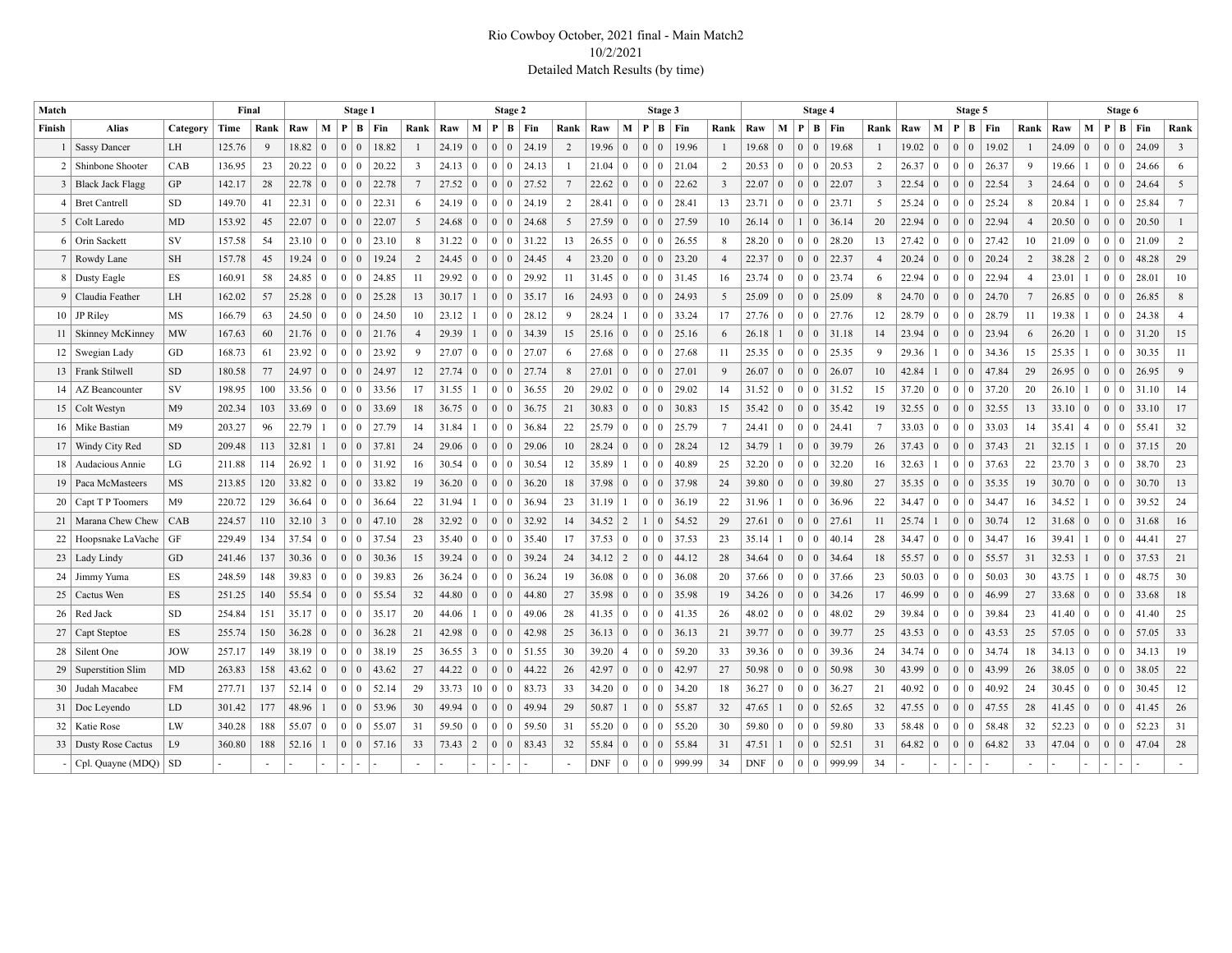#### Rio Cowboy October, 2021 final - Main Match2 10/2/2021 Match Results (category by time)

## 49'er (49+)

| <b>Match</b> |                  |                | Final       |      |       | <b>Stage 1</b> |       | Stage 2 | Stage 3 |      | Stage 4 |          |       | Stage 5 |       | Stage 6 |
|--------------|------------------|----------------|-------------|------|-------|----------------|-------|---------|---------|------|---------|----------|-------|---------|-------|---------|
| Finish       | <b>Alias</b>     | Category       | <b>Time</b> | Rank | Fin   | Rank           | Fin   | Rank    | Fin     | Rank | Fin     | Rank     | Fin   | Rank    | Fin   | Rank    |
|              | Colt Westyn      | M9             | 202.34      | 103  | 33.69 | 18             | 36.75 | 21      | 30.83   | .5   | 35.42   | 19       | 32.55 | 13      | 33.10 |         |
|              | Mike Bastian     | M9             | 203.27      | 96   | 27 79 | 14             | 36.84 | 22      | 25.79   |      | 24.41   |          | 33.03 | ۱4      | 55.41 | 32      |
|              | Capt T P Toomers | M <sub>9</sub> | 220.72      | 129  | 36.64 | 22             | 36.94 | 23      | 36.19   | 22   | 36.96   | 22<br>∠∠ | 34.47 | 16      | 39.52 | 24      |

#### Cattle Baron (75+)

| <b>Match</b> |                  |                 | Final       |                | Stage 1 |      |       | <b>Stage 2</b> | Stage 3 |      | Stage 4                           |      |       | Stage 5        |       | Stage 6 |
|--------------|------------------|-----------------|-------------|----------------|---------|------|-------|----------------|---------|------|-----------------------------------|------|-------|----------------|-------|---------|
| Finish       | <b>Alias</b>     | <b>Category</b> | <b>Time</b> | Rank           | Fin     | Rank | Fin   | Rank           | Fin     | Rank | Fin                               | Rank | Fin   | Rank           | Fin   | Rank    |
|              | Shinbone Shooter | CAB             | 136.95      | 2 <sup>2</sup> | 20.22   |      | 24.13 |                | 21.04   |      | 20.53                             |      | 26.37 |                | 24.66 |         |
|              | Marana Chew Chew | $\mathsf{CAB}$  | 224.57      | 110            | 47.10   | 28   | 32.92 | 14             | 54.52   | 20   | $\sim$ $\sim$<br>1.61<br><u>_</u> |      | 30.74 | 1 <sub>2</sub> | 31.68 | 16      |

#### Duelist

| <b>Match</b> |                          |          | Final  |      |       | Stage 1 |       | Stage 2 | Stage 3                               |             | Stage 4 |      |       | Stage 5 |       | Stage 6 |
|--------------|--------------------------|----------|--------|------|-------|---------|-------|---------|---------------------------------------|-------------|---------|------|-------|---------|-------|---------|
| Finish       | <b>Alias</b>             | Category | Time   | Rank | Fin   | Rank    | Fin   | Rank    | Fin                                   | Rank        | Fin     | Rank | Fin   | Rank    | Fin   | Rank    |
|              | Colt Laredo              | MD       | 153.92 | 45   | 22.07 |         | 24.68 |         | $\mathbf{z}$<br>.59<br>$\overline{ }$ | 10          | 36.14   | 20   | 22.94 |         | 20.50 |         |
|              | <b>Superstition Slim</b> | MD       | 263.83 | 58   | 43.62 | 27      | 44.22 | 26      | 42.97                                 | $\sim$<br>∽ | 50.98   | 30   | 43.99 | 26      | 38.05 | $\sim$  |

El Patron (80+)

| <b>Match</b> |                          |           | Final                  |      | Stage i |      |                                | Stage 2 | Stage 3 |      | <b>Stage 4</b> |      |       | Stage 5 |       | Stage 6 |
|--------------|--------------------------|-----------|------------------------|------|---------|------|--------------------------------|---------|---------|------|----------------|------|-------|---------|-------|---------|
| Finish       | Alias<br><b>Category</b> |           | Time                   | Rank | Fin     | Rank | Fin                            | Rank    | Fin     | Rank | Fin            | Rank | Fin   | Rank    | Fin   | Rank    |
|              | <b>Black Jack Flagg</b>  | <b>GP</b> | 142.<br>1 <sub>7</sub> | 28   | 22.78   |      | $\mathbf{z}$<br>50<br>ے رہے کہ |         | 22.62   |      | 22.07          |      | 22.54 |         | 24.64 |         |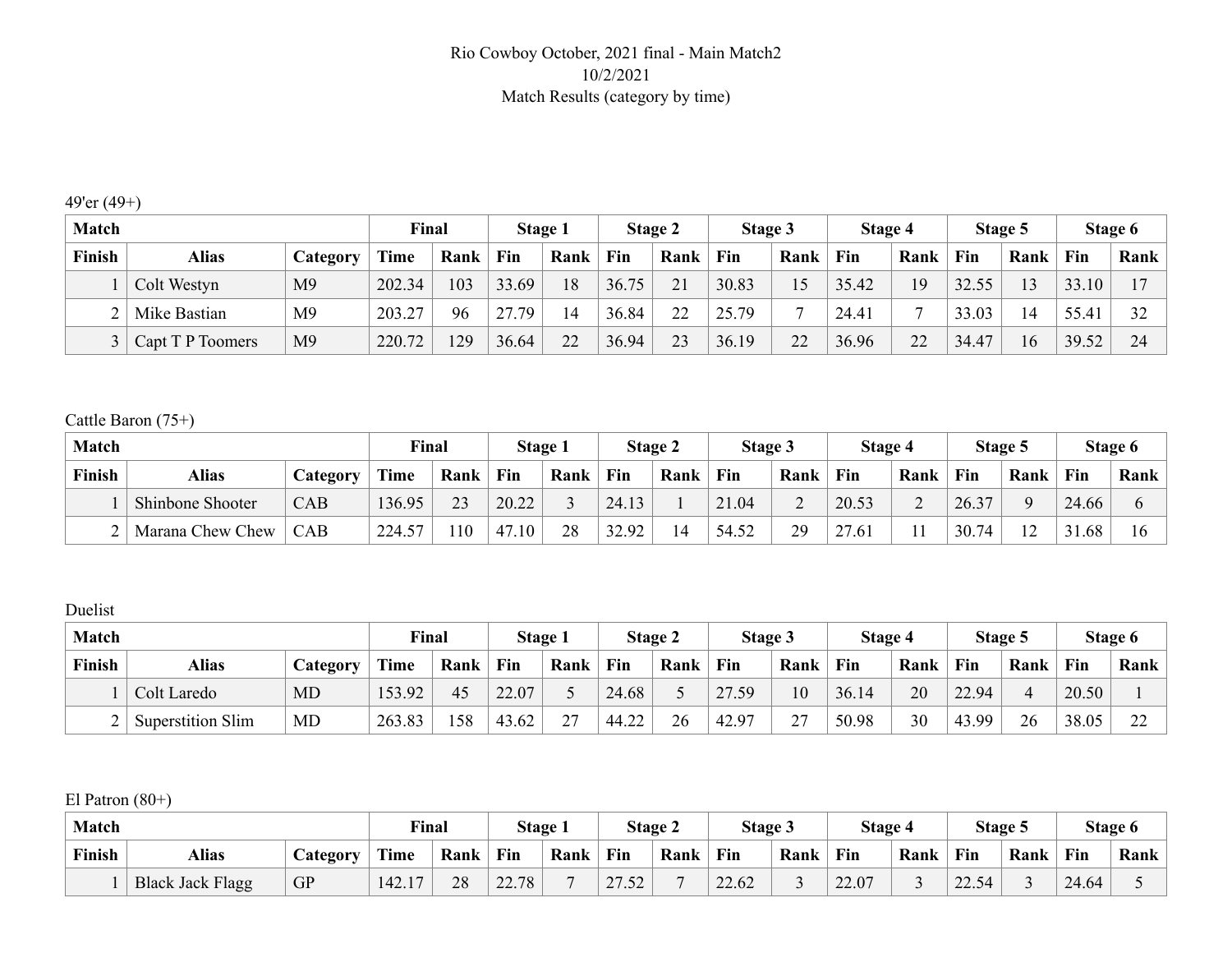Elder Statesman (70+)

| <b>Match</b> |              |          | Final       |      |       | Stage 1 |       | Stage 2 | Stage 3 |      | Stage 4 |      |       | Stage 5 |       | Stage 6 |
|--------------|--------------|----------|-------------|------|-------|---------|-------|---------|---------|------|---------|------|-------|---------|-------|---------|
| Finish       | <b>Alias</b> | Category | <b>Time</b> | Rank | Fin   | Rank    | Fin   | Rank    | Fin     | Rank | Fin     | Rank | Fin   | Rank    | Fin   | Rank    |
|              | Dusty Eagle  | ES       | 160.91      | 58   | 24.85 |         | 29.92 |         | 31.45   | 6    | 23.74   | 6    | 22.94 | Δ       | 28.01 | 10      |
|              | Jimmy Yuma   | ES       | 248.59      | 148  | 39.83 | 26      | 36.24 | 19      | 36.08   | 20   | 37.66   | 23   | 50.03 | 30      | 48.75 | 30      |
|              | Cactus Wen   | ES       | 251.25      | 140  | 55.54 | 32      | 44.80 | 27      | 35.98   | 19   | 34.26   | 17   | 46.99 | 27      | 33.68 | 18      |
| 4            | Capt Steptoe | ES       | 255.74      | 50   | 36.28 | 21      | 42.98 | 25      | 36.13   | n.   | 39.77   | 25   | 43.53 | 25      | 57.05 | 33      |

#### Frontiersman

| <b>Match</b> |                                       |           | <b>Final</b> |      | <b>Stage</b> |      |           | Stage 2           | Stage 3      |      | Stage 4 |      |       | Stage 5 |       | Stage 6 |
|--------------|---------------------------------------|-----------|--------------|------|--------------|------|-----------|-------------------|--------------|------|---------|------|-------|---------|-------|---------|
| Finish       | <b>Alias</b><br>$\mathcal{L}$ ategory |           | <b>Time</b>  | Rank | Fin          | Rank | Fin       | Rank              | Fin          | Rank | Fin     | Rank | Fin   | Rank    | Fin   | Rank    |
|              | Judah Macabee                         | <b>FM</b> | 277          | 137  | 52.1         | 29   | 83.<br>72 | $\mathbf{\Omega}$ | $+20$<br>-14 | 18   | 36.27   | 21   | 40.92 | 24      | 30.45 |         |

## Grand Dame (70+)

| <b>Match</b> |              |          | Final       |      |       | Stage 1 |       | Stage 2 | Stage 3                             |      | Stage 4 |      |       | Stage 5  |       | Stage 6         |
|--------------|--------------|----------|-------------|------|-------|---------|-------|---------|-------------------------------------|------|---------|------|-------|----------|-------|-----------------|
| Finish       | <b>Alias</b> | Category | <b>Time</b> | Rank | Fin   | Rank    | Fin   | Rank    | Fin                                 | Rank | Fin     | Rank | Fin   | Rank     | Fin   | Rank            |
|              | Swegian Lady | GD       | 168.73      | 61   | 23.92 |         | 27.07 | b.      | $\sqrt{2}$<br>.68<br>$\overline{2}$ |      | 25.35   | റ    | 34.36 |          | 30.35 |                 |
|              | Lady Lindy   | GD       | 241.46      | 137  | 30.36 |         | 39.24 | 24      | 12<br>44.12                         | 28   | 34.64   | 18   | 55.57 | $\sim$ 1 | 37.53 | $\sim$ 1<br>– ⊥ |

## Gunfighter

| Match  |                          |           | Final  |      | Stage |      |       | Stage 2        | <b>Stage 3</b> |      | Stage 4 |      | Stage: |      |       | Stage 6     |
|--------|--------------------------|-----------|--------|------|-------|------|-------|----------------|----------------|------|---------|------|--------|------|-------|-------------|
| Finish | <b>Alias</b><br>Category |           | Time   | Rank | Fin   | Rank | Fin   | Rank           | Fin            | Rank | Fin     | Rank | Fin    | Rank | Fin   | Rank        |
|        | Hoopsnake LaVache        | <b>GF</b> | 229.49 | 134  | 37.54 | 23   | 35.40 | 1 <sub>7</sub> | 37.53          | 23   | 40.14   | 28   | 34.47  | 16   | 44.41 | $\sim$<br>∽ |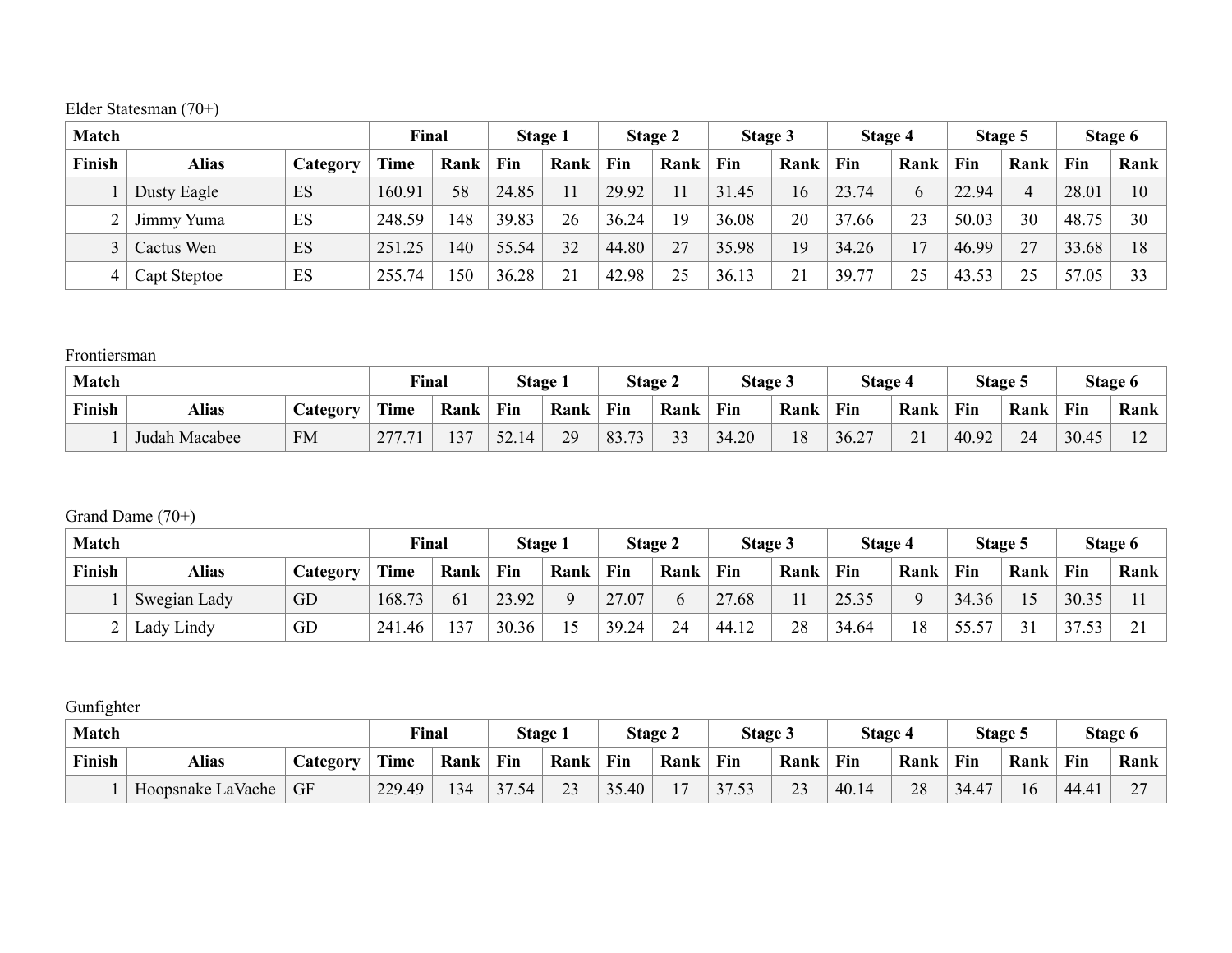Josie Wales

| <b>Match</b> |                          |            | Final       |      | Stage 1 |      |                       | Stage 2 | Stage 3 |                   | <b>Stage 4</b> |      | Stage 5 |      |             | Stage 6 |
|--------------|--------------------------|------------|-------------|------|---------|------|-----------------------|---------|---------|-------------------|----------------|------|---------|------|-------------|---------|
| Finish       | <b>Alias</b><br>Category |            | Time        | Rank | Fin     | Rank | Fin                   | Rank    | Fin     | Rank              | Fin            | Rank | Fin     | Rank | Fin         | Rank    |
|              | Silent One               | <b>JOW</b> | 257.1<br>17 | .49  | 38.19   | 25   | 51 55<br><u>JI.JJ</u> | 30      | 59.20   | $\mathbf{\Omega}$ | 39.36          | 24   | 34.74   | 18   | 12<br>34.13 |         |

# Lady 49'er (49+)

| <b>Match</b> |                          |                | Final       |      | Stage     |                      |       | <b>Stage 2</b> | Stage 3 |                    | Stage 4 |      | Stage 5 |                     |       | Stage 6 |
|--------------|--------------------------|----------------|-------------|------|-----------|----------------------|-------|----------------|---------|--------------------|---------|------|---------|---------------------|-------|---------|
| Finish       | <b>Alias</b>             |                | <b>Time</b> | Rank | Fin       | Rank                 | Fin   | Rank           | Fin     | Rank               | Fin     | Rank | Fin     | Rank                | Fin   | Rank    |
|              | <b>Dusty Rose Cactus</b> | L <sub>9</sub> | 360.80      | 188  | 57<br>.16 | $\mathcal{L}$<br>د د | 83.43 | $\mathbf{A}$   | 55.84   | $\mathbf{\hat{1}}$ | 52.51   | 31   | 64.82   | $\mathcal{L}$<br>33 | 47.04 | $\cap$  |

# Lady Duelist

| <b>Match</b> |             |                 | <b>Final</b> |      | Stage |      |       | Stage 2 | <b>Stage 3</b> |           | Stage 4 |      |                    | Stage 5 |       | Stage 6 |
|--------------|-------------|-----------------|--------------|------|-------|------|-------|---------|----------------|-----------|---------|------|--------------------|---------|-------|---------|
| Finish       | Alias       | <b>Category</b> | Time         | Rank | Fin   | Rank | Fin   | Rank    | Fin            | Rank      | Fin     | Rank | Fin                | Rank    | Fin   | Rank    |
|              | Doc Leyendo | LD              | 301.42       | 77   | 53.96 | 30   | 49.94 | 29      | 55.87          | 32<br>ے د | 52.65   | 32   | 47.55<br>$-14$ .j. | 28      | 41.45 | $\sim$  |

## Lady Gunfighter

| <b>Match</b> |                 |                  | <b>Final</b>          |      | Stage |      |       | Stage 2                   | Stage 3 |             | Stage 4 |      |       | Stage 5      |       | Stage 6            |
|--------------|-----------------|------------------|-----------------------|------|-------|------|-------|---------------------------|---------|-------------|---------|------|-------|--------------|-------|--------------------|
| Finish       | <b>Alias</b>    | <b>Lategory</b>  | $\mathbf{m}$<br>l'ime | Rank | Fin   | Rank | Fin   | Rank                      | Fin     | Rank        | Fin     | Rank | Fin   | Rank         | Fin   | Rank               |
|              | Audacious Annie | $\sqrt{ }$<br>LU | 211.88                | 114  | 31.92 | 16   | 30.54 | 1 <sub>0</sub><br>$\perp$ | 40.89   | $\cap$<br>⊷ | 32.20   | 16   | 37.63 | $\cap$<br>∠∠ | 38.70 | $\mathbf{a}$<br>ر_ |

## Lady Shootist

| <b>Match</b> |                     |                 | Final  |      |       | <b>Stage 1</b> |                | Stage 2 | Stage 3 |      | Stage 4 |      |       | Stage 5 |       | Stage 6 |
|--------------|---------------------|-----------------|--------|------|-------|----------------|----------------|---------|---------|------|---------|------|-------|---------|-------|---------|
| Finish       | <b>Alias</b>        | <i>Category</i> | Time   | Rank | Fin   | Rank           | Fin            | Rank    | Fin     | Rank | Fin     | Rank | Fin   | Rank    | Fin   | Rank    |
|              | <b>Sassy Dancer</b> | LH              | 125.76 |      | 18.82 |                | 24.19          |         | 19.96   |      | 19.68   |      | 19.02 |         | 24.09 |         |
|              | Claudia Feather     | LH              | 162.02 | cπ   | 25.28 | 12             | 1 <sub>7</sub> | 16      | 24.93   |      | 25.09   |      | 24.70 |         | 26.85 |         |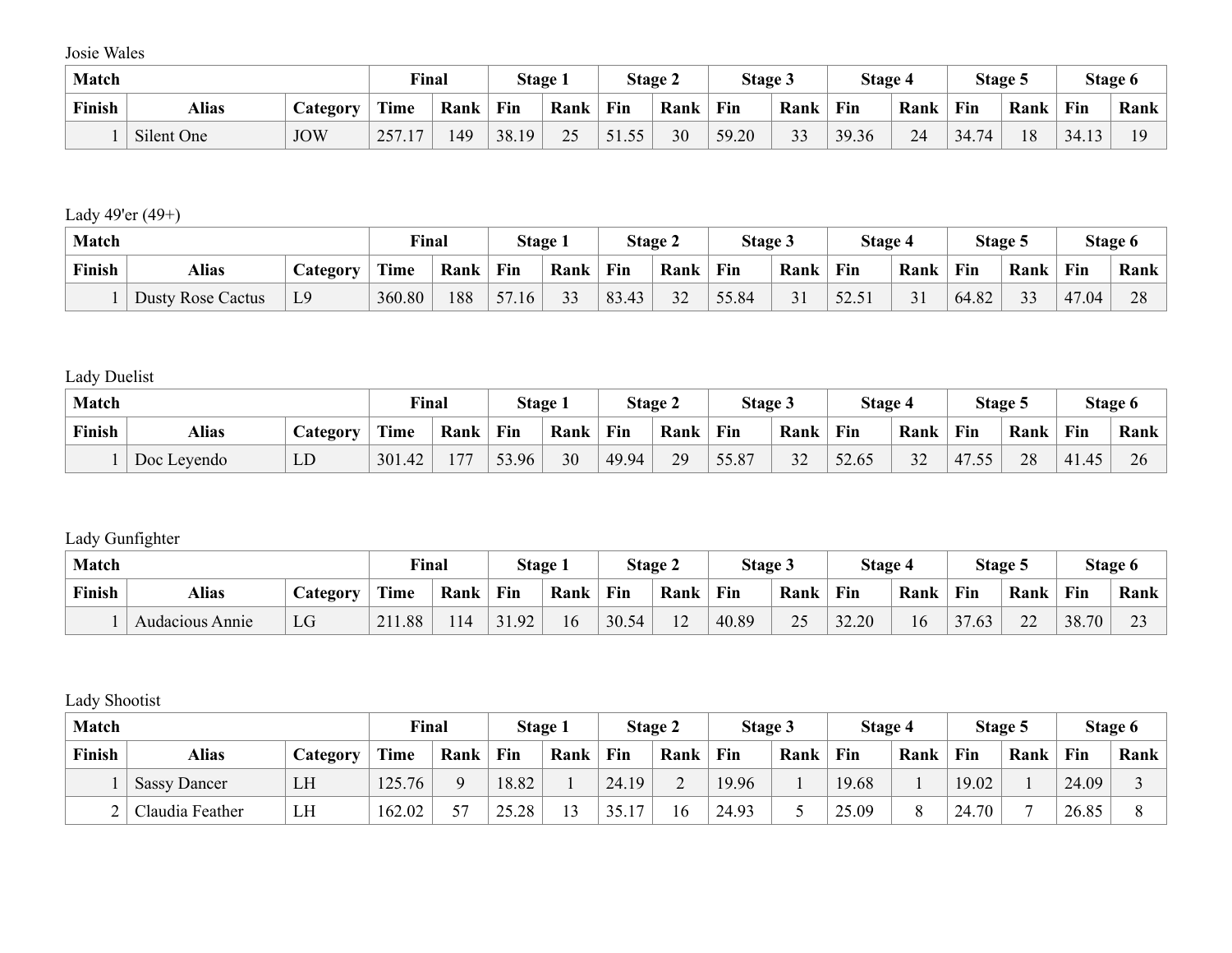Lady Wrangler (36+)

| <b>Match</b> |              |                       | Final       |      | Stage. |      |       | <b>Stage 2</b> | Stage 5 |      | <b>Stage 4</b> |      |       | Stage 5            |                                     | Stage 6 |
|--------------|--------------|-----------------------|-------------|------|--------|------|-------|----------------|---------|------|----------------|------|-------|--------------------|-------------------------------------|---------|
| Finish       | <b>Alias</b> | $\mathcal{L}$ ategory | <b>Time</b> | Rank | Fin    | Rank | Fin   | Rank           | Fin     | Rank | Fin            | Rank | Fin   | Rank               | Fin                                 | Rank    |
|              | Katie Rose   | LW                    | 340.28      | 188  | 55.07  | 31   | 59.50 |                | 55.20   | 30   | 59.80          | 33   | 58.48 | $\mathbf{A}$<br>22 | 52<br>$\mathbf{a}$<br><u> 24.43</u> |         |

## Men Shootist

| <b>Match</b> |                                 |           | Final       |      | Stage |      |       | Stage 2 | Stage 3 |      | Stage 4       |      | Stage : |                          |       | Stage 6        |
|--------------|---------------------------------|-----------|-------------|------|-------|------|-------|---------|---------|------|---------------|------|---------|--------------------------|-------|----------------|
| Finish       | <b>Alias</b><br><i>Category</i> |           | <b>Time</b> | Rank | Fin   | Rank | Fin   | Rank    | Fin     | Rank | Fin           | Rank | Fin     | Rank                     | Fin   | Rank           |
|              | Rowdy Lane                      | <b>SH</b> | 157.78      | 45   | 19.24 | ∠    | 24.45 |         | 23.20   |      | 22.27<br>44.5 |      | 20.24   | $\overline{\phantom{0}}$ | 48.28 | 20<br><u>.</u> |

# Senior  $(60+)$

| <b>Match</b> |                 |                  | Final  |      |       | Stage 1 |       | <b>Stage 2</b> | Stage 3 |                | Stage 4    |                    |       | Stage 5 |       | Stage 6 |
|--------------|-----------------|------------------|--------|------|-------|---------|-------|----------------|---------|----------------|------------|--------------------|-------|---------|-------|---------|
| Finish       | <b>Alias</b>    | <i>C</i> ategory | Time   | Rank | Fin   | Rank    | Fin   | Rank           | Fin     | Rank           | Fin        | Rank               | Fin   | Rank    | Fin   | Rank    |
|              | JP Riley        | <b>MS</b>        | 166.79 | 63   | 24.50 | 10      | 28.12 |                | 33.24   | 1 <sub>7</sub> | 27.76<br>∼ | $\sqrt{2}$<br>└    | 28.79 |         | 24.38 |         |
|              | Paca McMasteers | MS               | 213.85 | 120  | 33.82 | 19      | 36.20 | 18             | 37.98   | 24             | 39.80      | $\mathcal{L}$<br>∼ | 35.35 | 19      | 30.70 |         |

#### Senior Duelist (60+)

| <b>Match</b> |                      |           | Final                    |                          |                          | Stage 1                  |       | Stage 2 | Stage 3 |      | Stage 4 |      |                          | Stage 5                  |       | Stage 6        |
|--------------|----------------------|-----------|--------------------------|--------------------------|--------------------------|--------------------------|-------|---------|---------|------|---------|------|--------------------------|--------------------------|-------|----------------|
| Finish       | <b>Alias</b>         | Category  | <b>Time</b>              | Rank                     | Fin                      | Rank                     | Fin   | Rank    | Fin     | Rank | Fin     | Rank | Fin                      | Rank                     | Fin   | Rank           |
|              | <b>Bret Cantrell</b> | <b>SD</b> | 149.70                   | 41                       | 22.31                    | 6                        | 24.19 |         | 28.41   | 13   | 23.71   |      | 25.24                    | 8                        | 25.84 | $\overline{ }$ |
|              | Frank Stilwell       | <b>SD</b> | 180.58                   |                          | 24.97                    | 12                       | 27.74 | 8       | 27.01   | Q    | 26.07   | '0   | 47.84                    | 29                       | 26.95 | $\mathbf Q$    |
|              | Windy City Red       | <b>SD</b> | 209.48                   | 113                      | 37.81                    | 24                       | 29.06 | 10      | 28.24   | 12   | 39.79   | 26   | 37.43                    | 21                       | 37.15 | 20             |
| 4            | Red Jack             | <b>SD</b> | 254.84                   | 151                      | 35.17                    | 20                       | 49.06 | 28      | 41.35   | 26   | 48.02   | 29   | 39.84                    | 23                       | 41.40 | 25             |
| $-$          | Cpl. Quayne (MDQ)    | <b>SD</b> | $\overline{\phantom{0}}$ | $\overline{\phantom{0}}$ | $\overline{\phantom{0}}$ | $\overline{\phantom{0}}$ | -     |         | 999.99  | 34   | 999.99  | 34   | $\overline{\phantom{0}}$ | $\overline{\phantom{0}}$ |       |                |